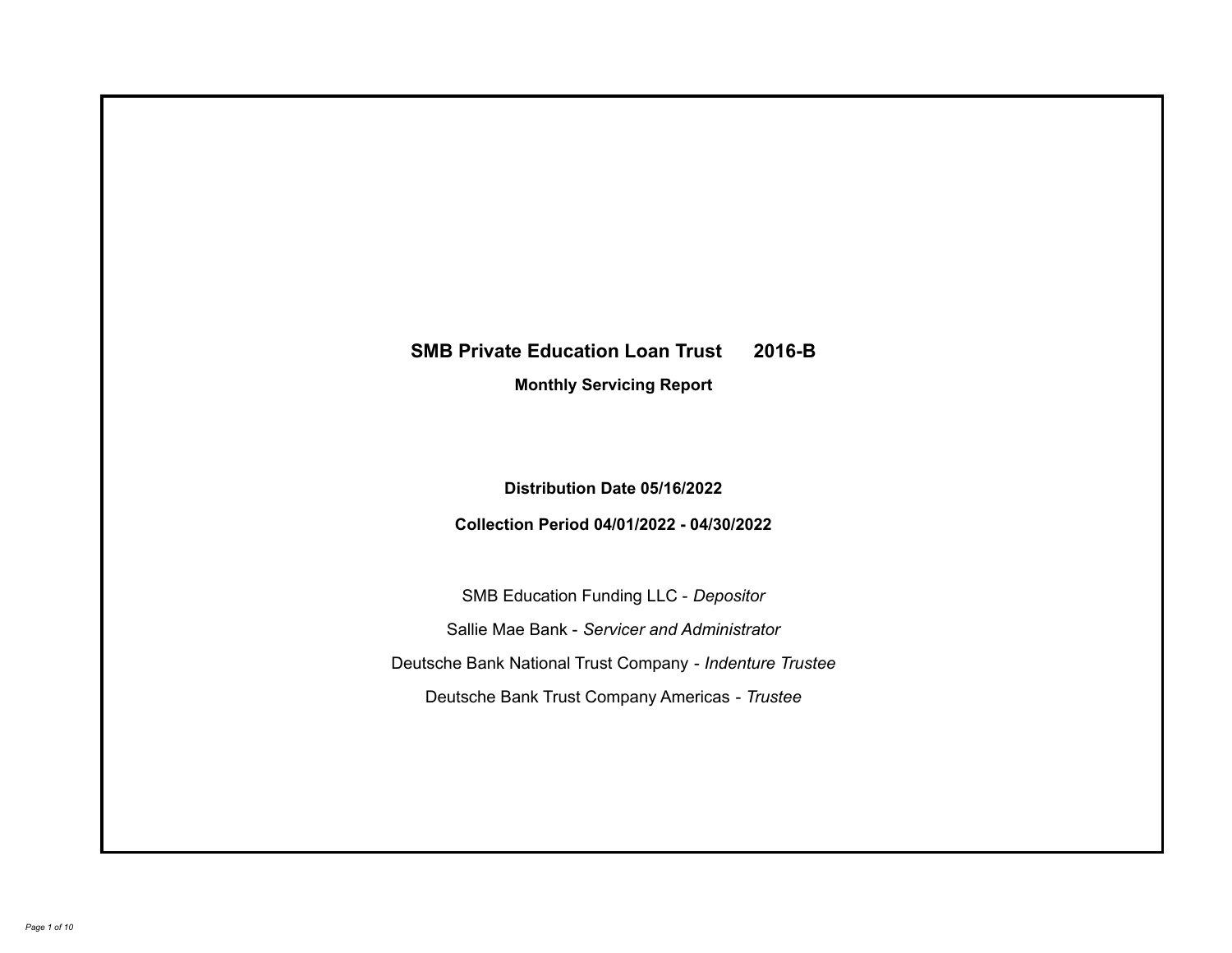A

| <b>Student Loan Portfolio Characteristics</b>                                       | <b>Settlement Date</b><br>07/21/2016 | 03/31/2022                       | 04/30/2022                       |
|-------------------------------------------------------------------------------------|--------------------------------------|----------------------------------|----------------------------------|
| <b>Principal Balance</b><br>Interest to be Capitalized Balance                      | \$703,406,286.90<br>39,070,055.43    | \$255,944,867.36<br>6,581,017.45 | \$250,205,709.42<br>6,671,803.72 |
| Pool Balance                                                                        | \$742,476,342.33                     | \$262,525,884.81                 | \$256,877,513.14                 |
| Weighted Average Coupon (WAC)<br>Weighted Average Remaining Term<br>Number of Loans | 8.17%<br>132.26<br>63,942            | 8.03%<br>126.10<br>23,844        | 8.23%<br>126.15<br>23,351        |
| Number of Borrowers                                                                 | 61,393                               | 22,854                           | 22,381                           |
| Pool Factor                                                                         |                                      | 0.353581481                      | 0.345974004                      |
| Since Issued Total Constant Prepayment Rate (1)                                     |                                      | 9.89%                            | 9.88%                            |

| \$76,319,415.59 |
|-----------------|
|                 |
| \$48,325,807.55 |
| \$50,000,000.00 |
|                 |

| $\sim$<br>◡ | <b>Certificates</b> | Cusip/Isin | 04/15/2022   | 05/16/2022   |
|-------------|---------------------|------------|--------------|--------------|
|             | Residual            | 78449G109  | \$100,000.00 | \$100,000.00 |

| $\sim$<br>ັ | <b>Account Balances</b>   | 04/15/2022   | 05/16/2022   |
|-------------|---------------------------|--------------|--------------|
|             | * Reserve Account Balance | 1,868,916.00 | 1,868,916.00 |

| E. | <b>Asset / Liability</b>               | 04/15/2022      | 05/16/2022      |
|----|----------------------------------------|-----------------|-----------------|
|    | Overcollateralization Percentage       | 31.32%          | 32.01%          |
|    | Specified Overcollateralization Amount | \$82,232,290.00 | \$82,232,290.00 |
|    | Actual Overcollateralization Amount    | \$82,232,290.00 | \$82,232,290.00 |

(1) For additional information, see 'Since Issued CPR Methodology' found in section VIII of this report .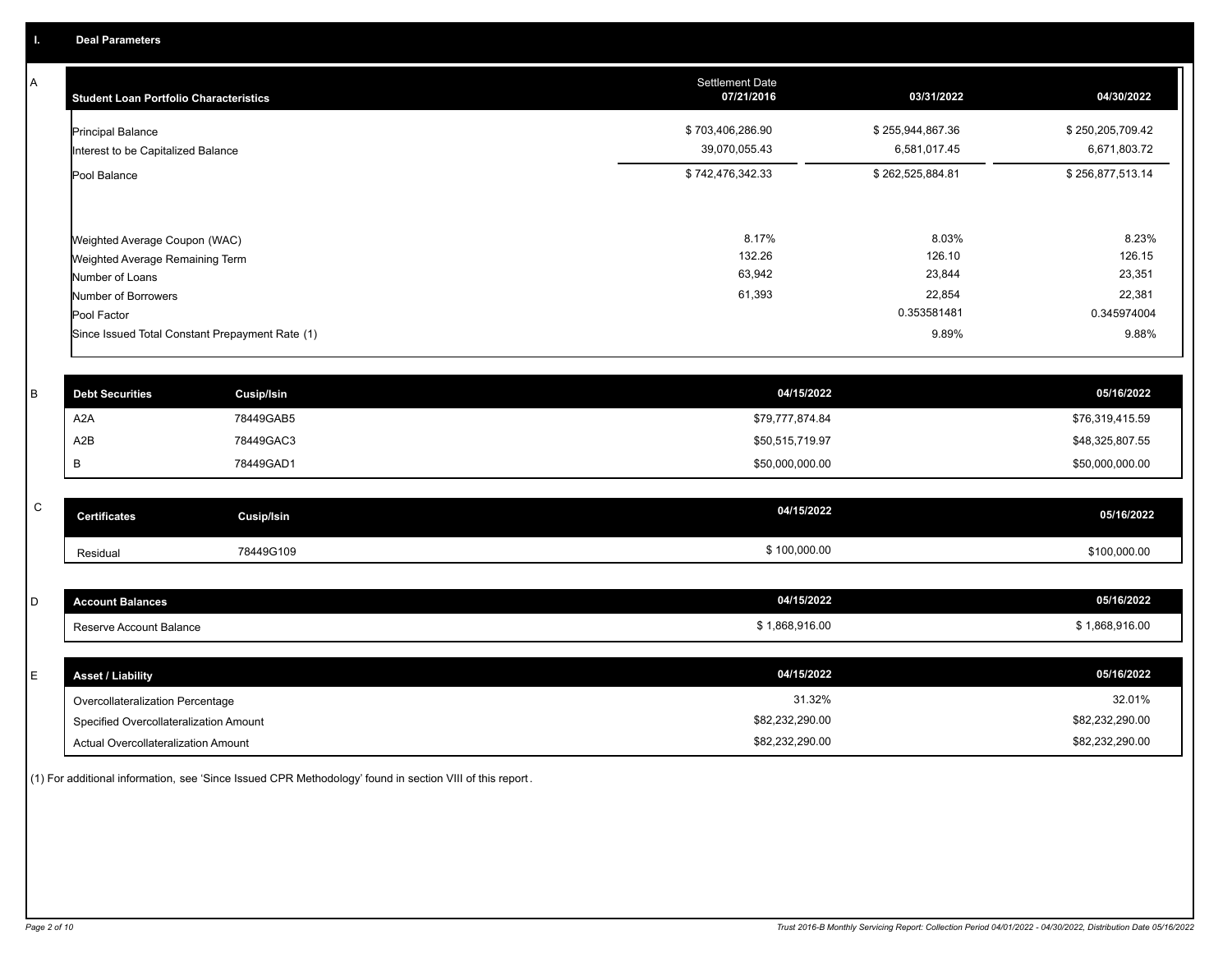## **II. 2016-B Trust Activity 04/01/2022 through 04/30/2022**

| $\mathsf{A}$ | <b>Student Loan Principal Receipts</b> |                |
|--------------|----------------------------------------|----------------|
|              | <b>Borrower Principal</b>              | 4,961,958.87   |
|              | Seller Principal Reimbursement         | 0.00           |
|              | Servicer Principal Reimbursement       | 0.00           |
|              | <b>Other Principal Deposits</b>        | 22,784.34      |
|              | <b>Total Principal Receipts</b>        | \$4,984,743.21 |

### B **Student Loan Interest Receipts**

| <b>Total Interest Receipts</b>  | \$1,468,687.72 |
|---------------------------------|----------------|
| Other Interest Deposits         | 149.02         |
| Servicer Interest Reimbursement | 0.00           |
| Seller Interest Reimbursement   | 0.00           |
| Borrower Interest               | 1,468,538.70   |

| С       | <b>Recoveries on Realized Losses</b>                             | \$131,658.35   |
|---------|------------------------------------------------------------------|----------------|
| D       | <b>Investment Income</b>                                         | \$1,878.23     |
| Ε.      | <b>Funds Borrowed from Next Collection Period</b>                | \$0.00         |
| F.      | <b>Funds Repaid from Prior Collection Period</b>                 | \$0.00         |
| G       | Loan Sale or Purchase Proceeds                                   | \$0.00         |
| H       | Initial Deposits to Distribution Account                         | \$0.00         |
|         | <b>Excess Transferred from Other Accounts</b>                    | \$0.00         |
| J       | <b>Borrower Benefit Reimbursements</b>                           | \$0.00         |
| K       | <b>Other Deposits</b>                                            | \$0.00         |
| ц       | <b>Other Fees Collected</b>                                      | \$0.00         |
| M       | <b>AVAILABLE FUNDS</b>                                           | \$6,586,967.51 |
| N       | Non-Cash Principal Activity During Collection Period             | \$(754,414.73) |
| $\circ$ | Aggregate Purchased Amounts by the Depositor, Servicer or Seller | \$22,933.36    |
| P       | Aggregate Loan Substitutions                                     | \$0.00         |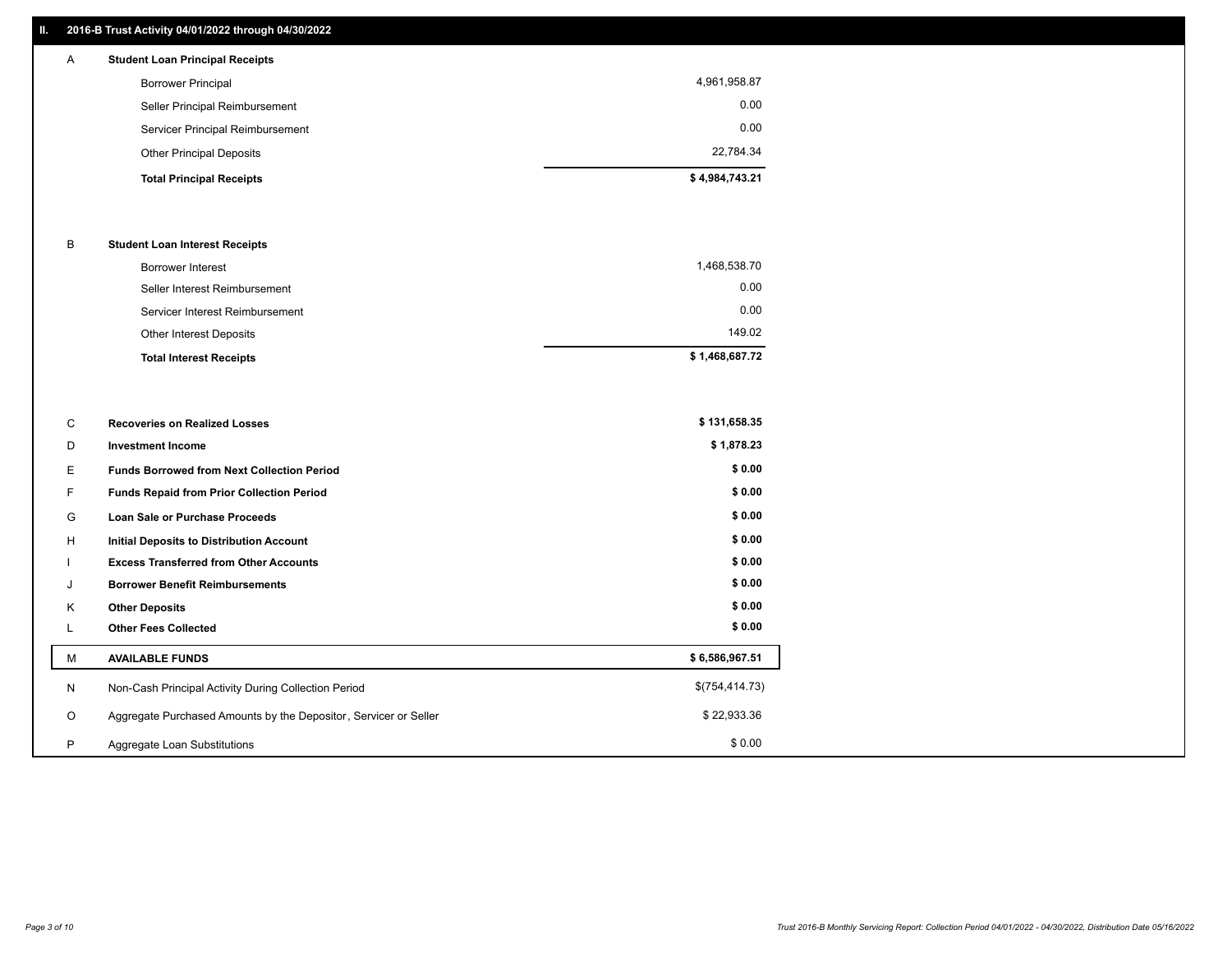|              |                   |                       |                          |         |                                                                  | <b>Loans by Repayment Status</b> |                            |                          |         |                                                           |                |                            |
|--------------|-------------------|-----------------------|--------------------------|---------|------------------------------------------------------------------|----------------------------------|----------------------------|--------------------------|---------|-----------------------------------------------------------|----------------|----------------------------|
|              |                   |                       |                          |         | 04/30/2022                                                       |                                  |                            |                          |         | 03/31/2022                                                |                |                            |
|              |                   |                       | <b>Wtd Avg</b><br>Coupon | # Loans | <b>Principal and</b><br><b>Interest Accrued</b><br>to Capitalize | % of Principal                   | % of Loans in<br>Repay (1) | <b>Wtd Avg</b><br>Coupon | # Loans | Principal and<br><b>Interest Accrued</b><br>to Capitalize | % of Principal | % of Loans in<br>Repay (1) |
| INTERIM:     |                   | IN SCHOOL             | 9.50%                    | 305     | \$5,025,352.75                                                   | 1.956%                           | $-$ %                      | 9.29%                    | 305     | \$5,061,953.52                                            | 1.928%         | $-$ %                      |
|              |                   | GRACE                 | 8.87%                    | 90      | \$1,651,434.07                                                   | 0.643%                           | $-$ %                      | 8.70%                    | 100     | \$1,705,101.58                                            | 0.649%         | $-$ %                      |
|              |                   | <b>DEFERMENT</b>      | 9.17%                    | 1,308   | \$19,650,380.20                                                  | 7.650%                           | $-$ %                      | 8.92%                    | 1,310   | \$19,498,997.21                                           | 7.427%         | $-$ %                      |
|              | <b>REPAYMENT:</b> | <b>CURRENT</b>        | 8.10%                    | 20,529  | \$214,667,011.70                                                 | 83.568%                          | 93.111%                    | 7.90%                    | 20,953  | \$219,425,796.61                                          | 83.583%        | 92.875%                    |
|              |                   | 30-59 DAYS DELINQUENT | 8.66%                    | 399     | \$5,421,708.53                                                   | 2.111%                           | 2.352%                     | 8.67%                    | 427     | \$6,084,114.85                                            | 2.318%         | 2.575%                     |
|              |                   | 60-89 DAYS DELINQUENT | 8.92%                    | 240     | \$3,340,822.84                                                   | 1.301%                           | 1.449%                     | 8.30%                    | 240     | \$3,779,029.88                                            | 1.439%         | 1.600%                     |
|              |                   | 90+ DAYS DELINQUENT   | 8.31%                    | 195     | \$3,117,380.66                                                   | 1.214%                           | 1.352%                     | 8.39%                    | 212     | \$3,053,911.73                                            | 1.163%         | 1.293%                     |
|              |                   | <b>FORBEARANCE</b>    | 7.37%                    | 285     | \$4,003,422.39                                                   | 1.558%                           | 1.736%                     | 7.60%                    | 297     | \$3,916,979.43                                            | 1.492%         | 1.658%                     |
| <b>TOTAL</b> |                   |                       |                          | 23,351  | \$256,877,513.14                                                 | 100.00%                          | 100.00%                    |                          | 23,844  | \$262,525,884.81                                          | 100.00%        | 100.00%                    |

Percentages may not total 100% due to rounding \*

1 Loans classified in "Repayment" include any loan for which interim interest only, \$25 fixed payments or full principal and interest payments are due.

|                              |                                                                                                                                                                              |                          |         |                                                           | <b>Loans by Borrower Status</b> |                                |                          |         |                                                                  |                |                                |
|------------------------------|------------------------------------------------------------------------------------------------------------------------------------------------------------------------------|--------------------------|---------|-----------------------------------------------------------|---------------------------------|--------------------------------|--------------------------|---------|------------------------------------------------------------------|----------------|--------------------------------|
|                              |                                                                                                                                                                              |                          |         | 04/30/2022                                                |                                 |                                |                          |         | 03/31/2022                                                       |                |                                |
|                              |                                                                                                                                                                              | <b>Wtd Avg</b><br>Coupon | # Loans | Principal and<br><b>Interest Accrued</b><br>to Capitalize | % of Principal                  | % of Loans in<br>P&I Repay (2) | <b>Wtd Avg</b><br>Coupon | # Loans | <b>Principal and</b><br><b>Interest Accrued</b><br>to Capitalize | % of Principal | % of Loans in<br>P&I Repay (2) |
| <b>INTERIM:</b>              | IN SCHOOL                                                                                                                                                                    | 9.00%                    | 552     | \$9,202,660.62                                            | 3.583%                          | $-$ %                          | 8.79%                    | 560     | \$9,397,038.25                                                   | 3.579%         | $-$ %                          |
|                              | <b>GRACE</b>                                                                                                                                                                 | 8.66%                    | 158     | \$2,649,477.98                                            | 1.031%                          | $-$ %                          | 8.48%                    | 168     | \$2,608,575.97                                                   | 0.994%         | $-$ %                          |
|                              | <b>DEFERMENT</b>                                                                                                                                                             | 8.76%                    | 2,362   | \$33,712,430.42                                           | 13.124%                         | $-$ %                          | 8.53%                    | 2,367   | \$33,466,455.38                                                  | 12.748%        | $-$ %                          |
| P&I REPAYMENT:               | <b>CURRENT</b>                                                                                                                                                               | 8.09%                    | 19,175  | \$195,599,538.96                                          | 76.145%                         | 92.564%                        | 7.88%                    | 19,591  | \$200,571,891.69                                                 | 76.401%        | 92.407%                        |
|                              | 30-59 DAYS DELINQUENT                                                                                                                                                        | 8.66%                    | 387     | \$5,278,240.67                                            | 2.055%                          | 2.498%                         | 8.70%                    | 412     | \$5,759,398.66                                                   | 2.194%         | 2.653%                         |
|                              | 60-89 DAYS DELINQUENT                                                                                                                                                        | 8.92%                    | 238     | \$3,328,530.33                                            | 1.296%                          | 1.575%                         | 8.30%                    | 239     | \$3,777,181.62                                                   | 1.439%         | 1.740%                         |
|                              | 90+ DAYS DELINQUENT                                                                                                                                                          | 8.30%                    | 194     | \$3,103,211.77                                            | 1.208%                          | 1.469%                         | 8.38%                    | 210     | \$3,028,363.81                                                   | 1.154%         | 1.395%                         |
|                              | <b>FORBEARANCE</b>                                                                                                                                                           | 7.37%                    | 285     | \$4,003,422.39                                            | 1.558%                          | 1.895%                         | 7.60%                    | 297     | \$3,916,979.43                                                   | 1.492%         | 1.805%                         |
| <b>TOTAL</b><br>$\star$<br>2 | Percentages may not total 100% due to rounding<br>Loans classified in "P&I Repayment" includes only those loans for which scheduled principal and interest payments are due. |                          | 23,351  | \$256,877,513.14                                          | 100.00%                         | 100.00%                        |                          | 23,844  | \$262,525,884.81                                                 | 100.00%        | 100.00%                        |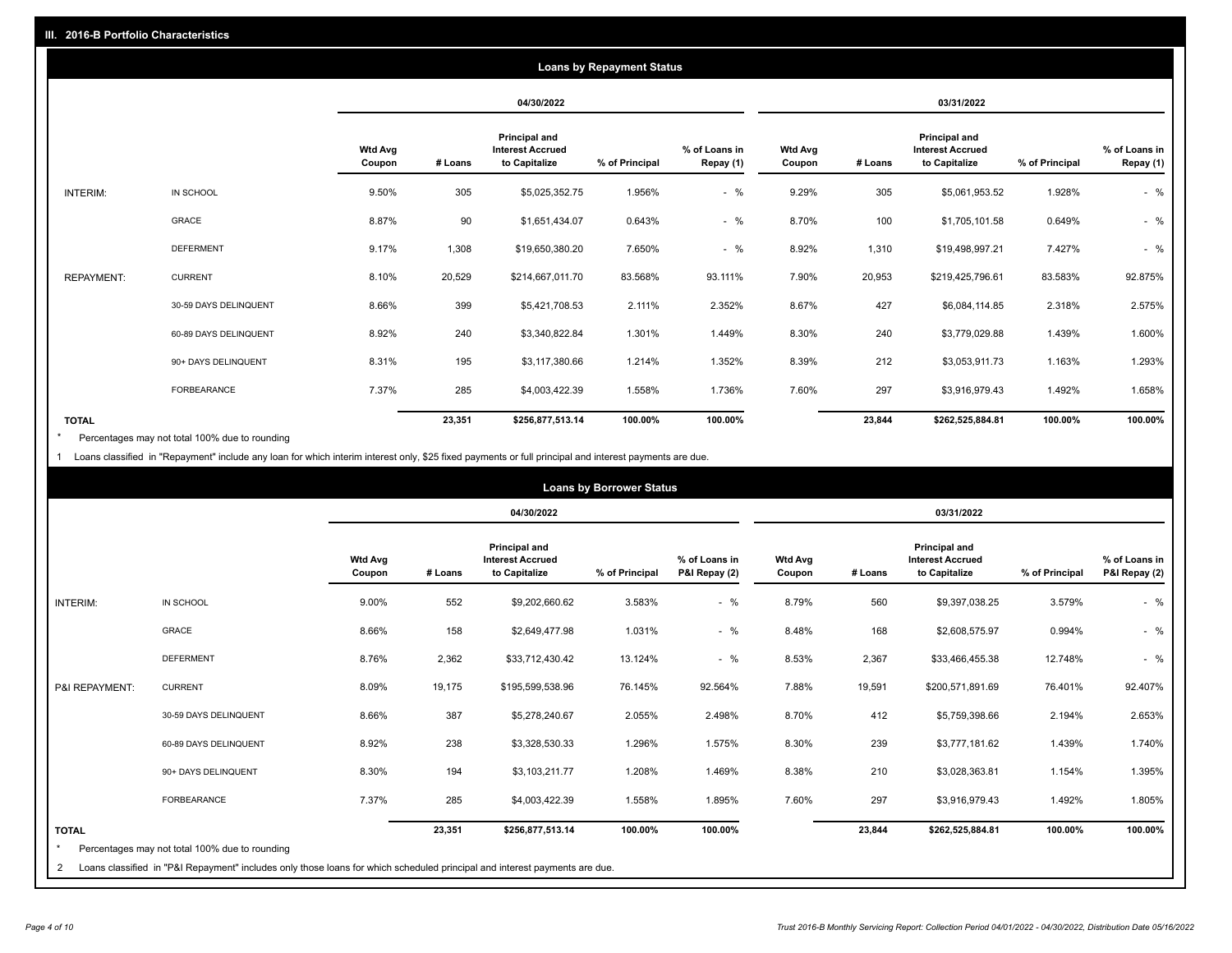|                                                               | 4/30/2022        | 3/31/2022        |
|---------------------------------------------------------------|------------------|------------------|
| Pool Balance                                                  | \$256,877,513.14 | \$262,525,884.81 |
| Total # Loans                                                 | 23,351           | 23,844           |
| Total # Borrowers                                             | 22,381           | 22,854           |
| Weighted Average Coupon                                       | 8.23%            | 8.03%            |
| Weighted Average Remaining Term                               | 126.15           | 126.10           |
| Percent of Pool - Cosigned                                    | 93.3%            | 93.3%            |
| Percent of Pool - Non Cosigned                                | 6.7%             | 6.7%             |
| Borrower Interest Accrued for Period                          | \$1,676,950.89   | \$1,728,724.99   |
| Outstanding Borrower Interest Accrued                         | \$9,205,008.19   | \$9,201,597.90   |
| Gross Principal Realized Loss - Periodic *                    | \$909,979.45     | \$640,003.50     |
| Gross Principal Realized Loss - Cumulative *                  | \$37,654,095.07  | \$36,744,115.62  |
| Recoveries on Realized Losses - Periodic                      | \$131,658.35     | \$97,886.70      |
| Recoveries on Realized Losses - Cumulative                    | \$5,790,382.31   | \$5,658,723.96   |
| Net Losses - Periodic                                         | \$778,321.10     | \$542,116.80     |
| Net Losses - Cumulative                                       | \$31,863,712.76  | \$31,085,391.66  |
| Non-Cash Principal Activity - Capitalized Interest            | \$157,053.27     | \$1,073,975.14   |
| Since Issued Total Constant Prepayment Rate (CPR) (1)         | 9.88%            | 9.89%            |
| <b>Loan Substitutions</b>                                     | \$0.00           | \$0.00           |
| <b>Cumulative Loan Substitutions</b>                          | \$0.00           | \$0.00           |
| <b>Unpaid Servicing Fees</b>                                  | \$0.00           | \$0.00           |
| <b>Unpaid Administration Fees</b>                             | \$0.00           | \$0.00           |
| <b>Unpaid Carryover Servicing Fees</b>                        | \$0.00           | \$0.00           |
| Note Interest Shortfall                                       | \$0.00           | \$0.00           |
| Loans in Modification                                         | \$20,715,188.83  | \$21,768,121.50  |
| % of Loans in Modification as a % of Loans in Repayment (P&I) | 9.99%            | 10.21%           |
| % Annualized Gross Principal Realized Loss - Periodic as a %  |                  |                  |
| of Loans in Repayment (P&I) * 12                              | 5.27%            | 3.60%            |
| % Gross Principal Realized Loss - Cumulative as a % of        |                  |                  |
| Original Pool Balance                                         | 5.07%            | 4.95%            |

\* In accordance with the Servicer's current policies and procedures, after September 1, 2017 loans subject to bankruptcy claims generally will not be reported as a charged- off unless and until they are delinquent for 120

(1) For additional information, see 'Since Issued CPR Methodology' found in section VIII of this report .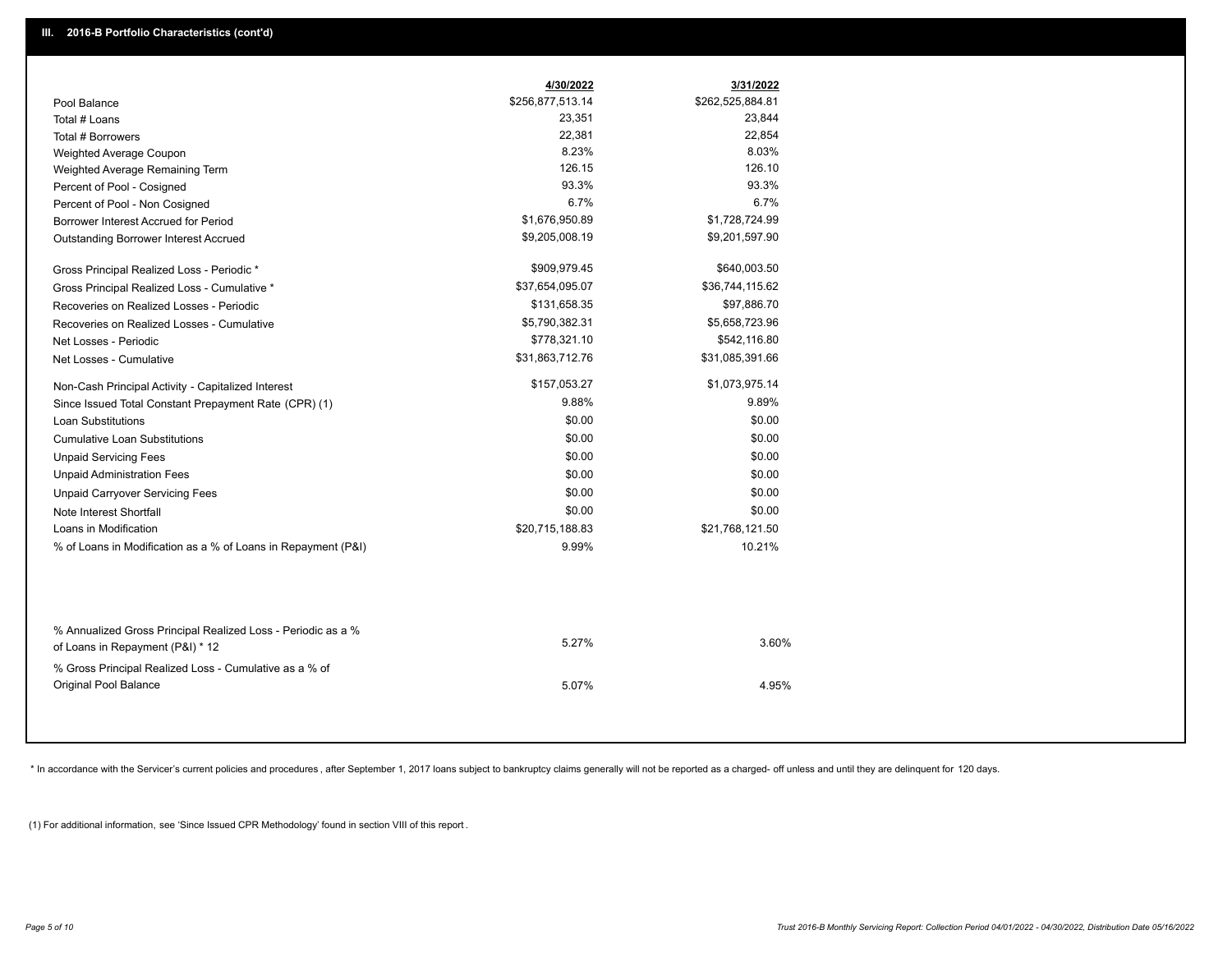## **Loan Program**

A

|                                    | Weighted<br>Average | # LOANS  | <b>\$ AMOUNT</b> | $%$ *    |
|------------------------------------|---------------------|----------|------------------|----------|
| - Smart Option Interest-Only Loans | 7.20%               | 4,398    | \$31,882,936.23  | 12.412%  |
| - Smart Option Fixed Pay Loans     | 8.20%               | 6,227    | \$80,738,304.29  | 31.431%  |
| - Smart Option Deferred Loans      | 8.47%               | 12.726   | \$144,256,272.62 | 56.158%  |
| - Other Loan Programs              | $0.00\%$            | $\Omega$ | \$0.00           | 0.000%   |
| <b>Total</b>                       | 8.23%               | 23,351   | \$256,877,513.14 | 100.000% |

\* Percentages may not total 100% due to rounding

B

C

**Index Type**

|                       | Weighted<br>Average | # LOANS | \$ AMOUNT        | % *       |
|-----------------------|---------------------|---------|------------------|-----------|
| - Fixed Rate Loans    | 7.93%               | 4,635   | \$61,096,287.37  | 23.784%   |
| - LIBOR Indexed Loans | 8.32%               | 18,716  | \$195,781,225.77 | 76.216%   |
| - Other Index Rates   | $0.00\%$            |         | \$0.00           | $0.000\%$ |
| <b>Total</b>          | 8.23%               | 23,351  | \$256,877,513.14 | 100.000%  |

\* Percentages may not total 100% due to rounding

## **Weighted Average Recent FICO**

| (2)<br>Wtd Avg Recent FICO Band                                                                                                                                                                                                                          | # LOANS     | <b>\$ AMOUNT</b> | $\frac{9}{6}$ * |
|----------------------------------------------------------------------------------------------------------------------------------------------------------------------------------------------------------------------------------------------------------|-------------|------------------|-----------------|
| $0 - 639$                                                                                                                                                                                                                                                | 1,632       | \$19,545,624.40  | 7.609%          |
| 640 - 669                                                                                                                                                                                                                                                | 1,532       | \$17,939,577.76  | 6.984%          |
| 670 - 699                                                                                                                                                                                                                                                | 2,362       | \$27,933,216.99  | 10.874%         |
| 700 - 739                                                                                                                                                                                                                                                | 4,815       | \$55,804,806.17  | 21.724%         |
| $740 +$                                                                                                                                                                                                                                                  | 13,010      | \$135,654,287.82 | 52.809%         |
| N/A <sup>(1)</sup>                                                                                                                                                                                                                                       | $\mathbf 0$ | \$0.00           | 0.000%          |
| <b>Total</b>                                                                                                                                                                                                                                             | 23,351      | \$256,877,513.14 | 100.000%        |
| * Percentages may not total 100% due to rounding<br>1 Includes trust private education loans where recent FICO is unavailable or obtaining recent FICO is prohibited by law<br>2 Recent FICO is updated in quarterly intervals; unless prohibited by law |             |                  |                 |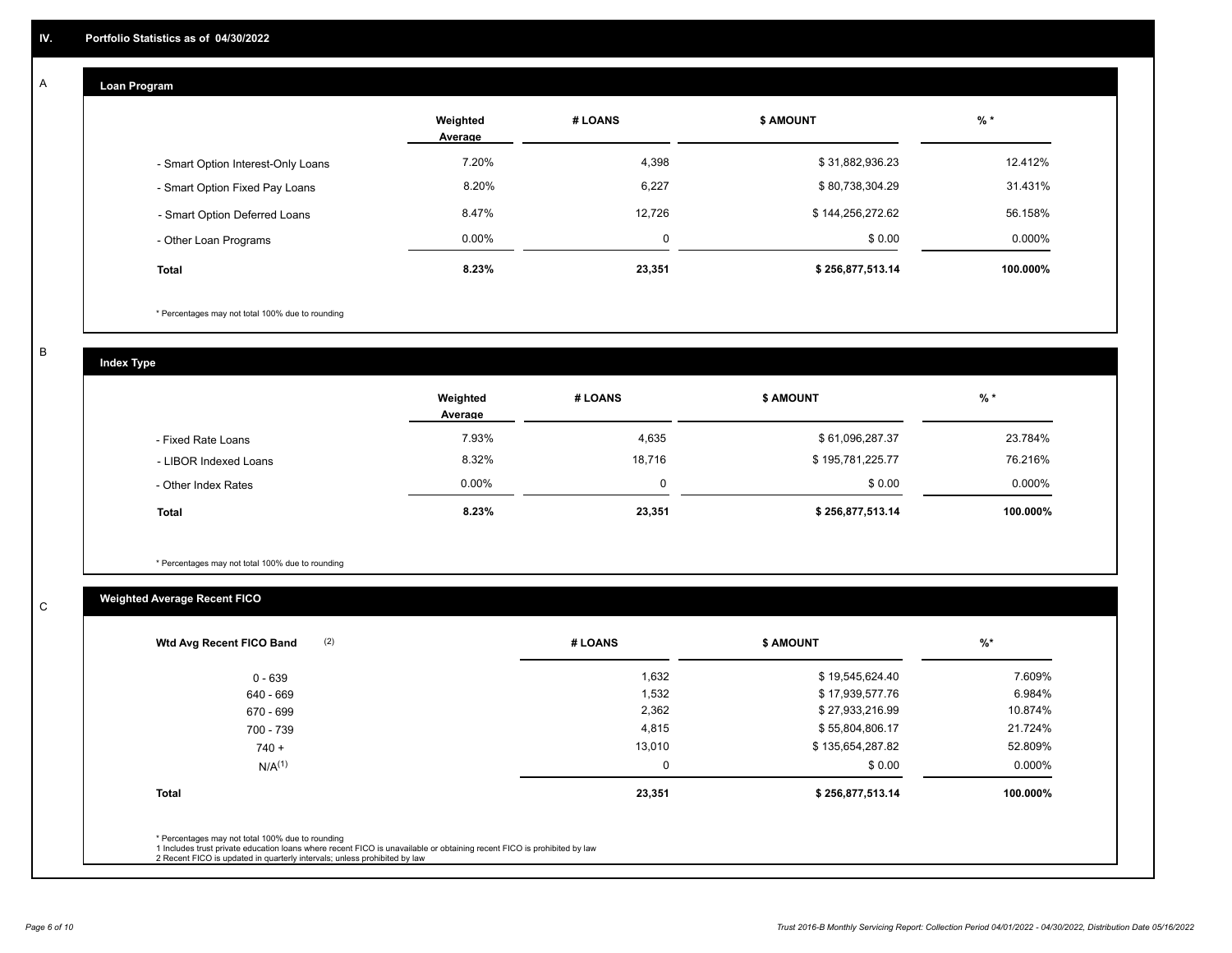| V. | 2016-B Reserve Account, Principal Distribution, and R-2 Certificate Calculations     |                  |
|----|--------------------------------------------------------------------------------------|------------------|
| А. | <b>Reserve Account</b>                                                               |                  |
|    | Specified Reserve Account Balance                                                    | \$1,868,916.00   |
|    | Actual Reserve Account Balance                                                       | \$1,868,916.00   |
| В. | <b>Principal Distribution Amount</b>                                                 |                  |
|    | Class A Notes Outstanding<br>i.                                                      | \$130,293,594.81 |
|    | Pool Balance<br>ii.                                                                  | \$256,877,513.14 |
|    | First Priority Principal Distribution Amount (i - ii)<br>iii.                        | \$0.00           |
|    | Class A and B Notes Outstanding<br>iv.                                               | \$180,293,594.81 |
|    | First Priority Principal Distribution Amount<br>ν.                                   | \$0.00           |
|    | Pool Balance<br>vi.                                                                  | \$256,877,513.14 |
|    | Specified Overcollateralization Amount<br>VII.                                       | \$82,232,290.00  |
|    | Regular Principal Distribution Amount (if (iv > 0, (iv - v) - (vi - vii))<br>viii.   | \$5,648,371.67   |
|    | Pool Balance<br>ix.                                                                  | \$256,877,513.14 |
|    | 10% of Initial Pool Balance<br>х.                                                    | \$74,247,634.23  |
|    | First Priority Principal Distribution Amount<br>xi.                                  | \$0.00           |
|    | Regular Principal Distribution Amount<br>xii.                                        | \$5,648,371.67   |
|    | Available Funds (after payment of waterfall items A through I)<br>xiii.              | \$378,798.84     |
|    | xiv. Additional Principal Distribution Amount (if(vi <= x,min(xiii, vi - xi - xii))) | \$0.00           |
|    |                                                                                      |                  |
| C. | R-2 Certificate                                                                      |                  |
|    | Previous Notional Balance                                                            | \$44,490,388.24  |
|    | Shortfall of Principal                                                               | \$0.00           |
|    | Shortfall of Interest                                                                | \$0.00           |
|    | <b>Current Notional Balance</b>                                                      | \$44,490,388.24  |
|    | Excess Distribution Allocated (1)                                                    | \$108,025.20     |
|    |                                                                                      |                  |
|    |                                                                                      |                  |

1. Until the notional amount of the R-2 Certificate is reduced to zero and if there is excess cash through the distribution available it will be distributed to the R-2 Certificate, otherwise the amount will be zero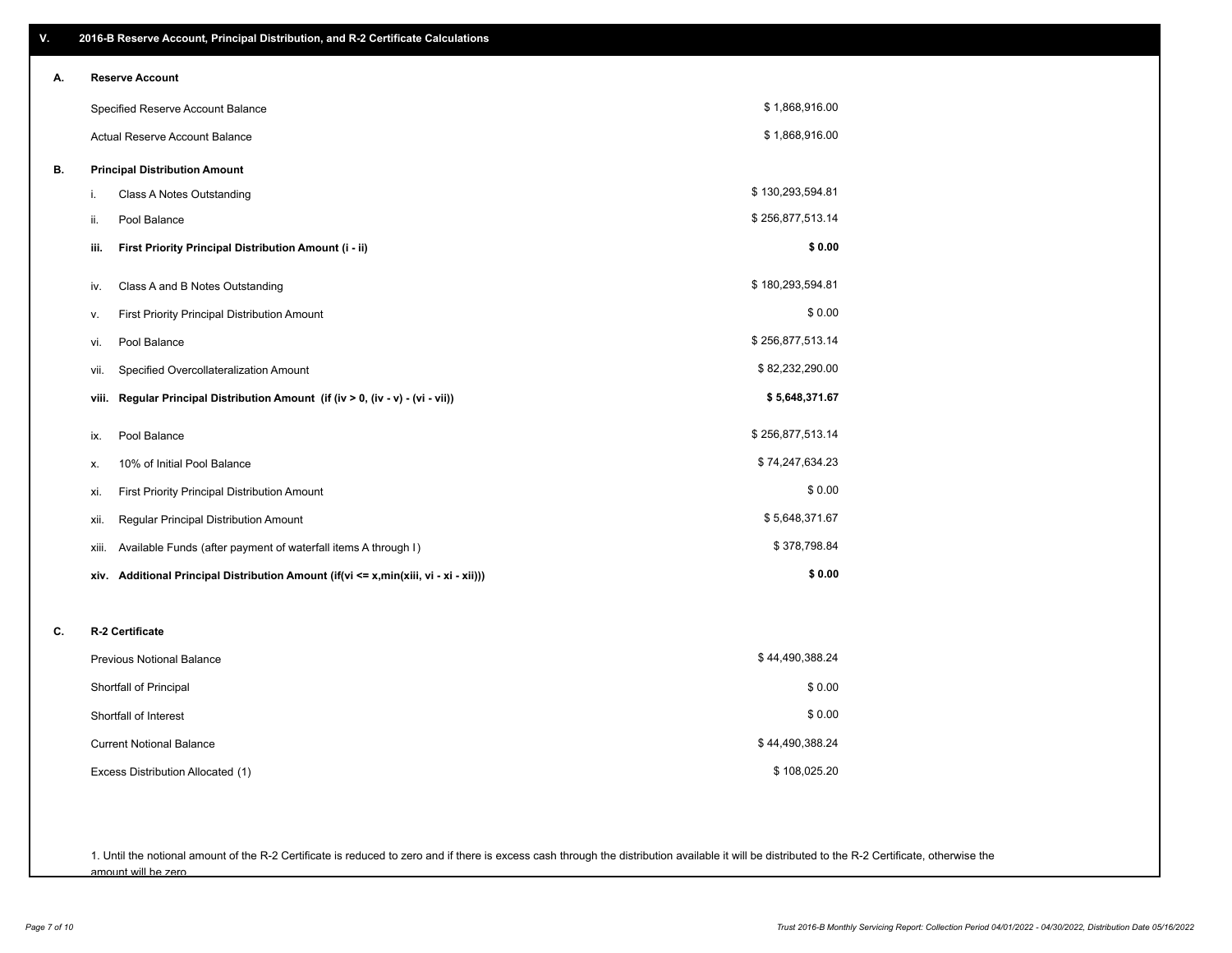|                                                         | Paid           | <b>Funds Balance</b> |
|---------------------------------------------------------|----------------|----------------------|
| <b>Total Available Funds</b>                            |                | \$6,586,967.51       |
| <b>Trustee Fees</b><br>A                                | \$0.00         | \$6,586,967.51       |
| В<br><b>Servicing Fees</b>                              | \$171,236.73   | \$6,415,730.78       |
| C<br>i. Administration Fees                             | \$8,333.00     | \$6,407,397.78       |
| ii. Unreimbursed Administrator Advances plus any Unpaid | \$0.00         | \$6,407,397.78       |
| D<br>Class A Noteholders Interest Distribution Amount   | \$248,729.58   | \$6,158,668.20       |
| Е<br>First Priority Principal Payment                   | \$0.00         | \$6,158,668.20       |
| Class B Noteholders Interest Distribution Amount<br>F.  | \$131,497.69   | \$6,027,170.51       |
| <b>Reinstatement Reserve Account</b><br>G               | \$0.00         | \$6,027,170.51       |
| H<br>Regular Principal Distribution                     | \$5,648,371.67 | \$378,798.84         |
| <b>Carryover Servicing Fees</b>                         | \$0.00         | \$378,798.84         |
| Additional Principal Distribution Amount<br>J           | \$0.00         | \$378,798.84         |
| Κ<br>Unpaid Expenses of Trustee                         | \$0.00         | \$378,798.84         |
| Unpaid Expenses of Administrator<br>L                   | \$0.00         | \$378,798.84         |
| M<br>i. Remaining Funds to the R-1 Certificateholder(s) | \$270,773.64   | \$108,025.20         |
| ii. Remaining Funds to the R-2 Certificateholder(s)     | \$108,025.20   | \$0.00               |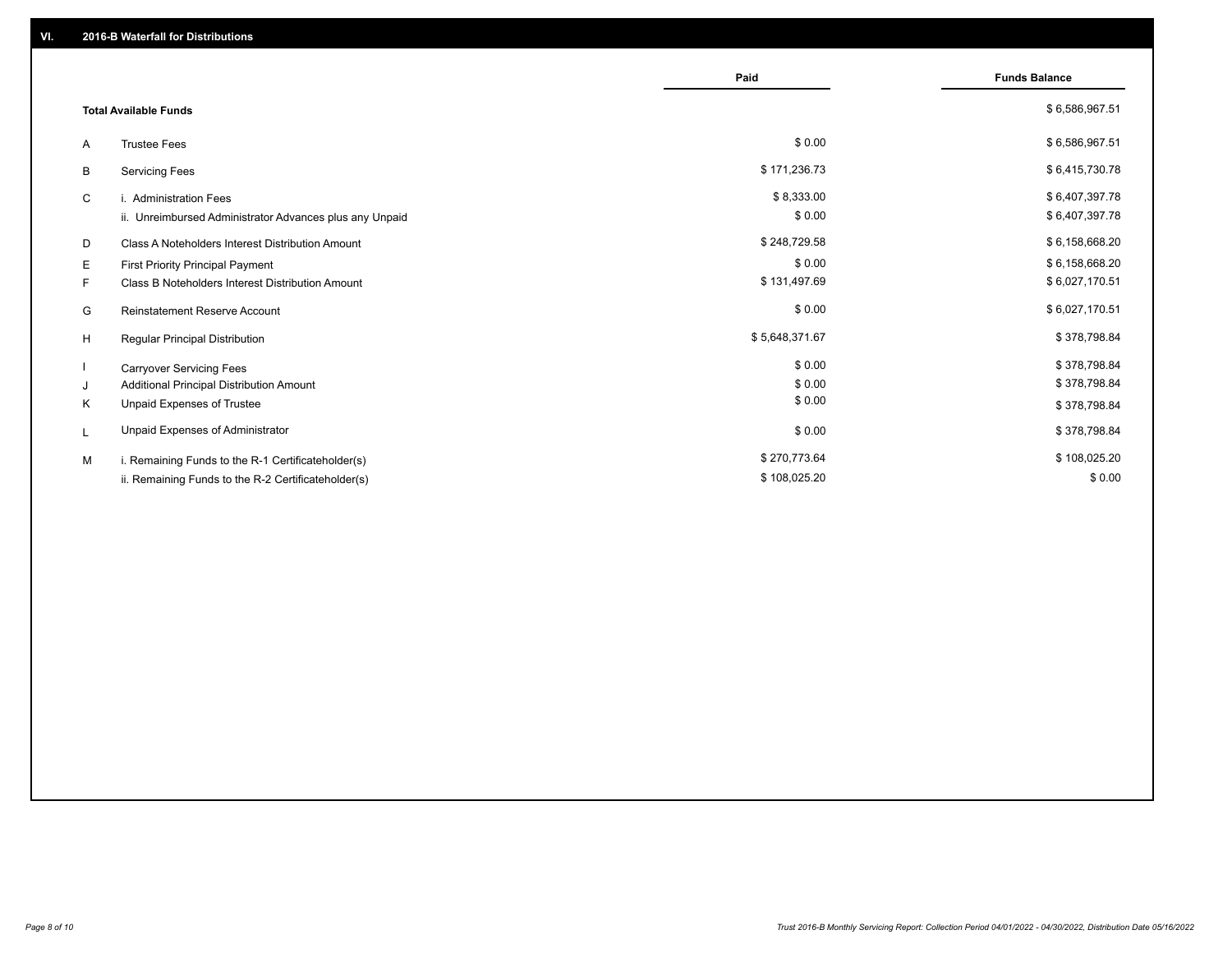## Ending Balance Factor Paydown Factor 0.013353125 0.013353125 0.000000000 Ending Principal Balance \$50,000,000.00 \$8.319,415.59 \$576,319,415.59 \$576,319,415.59 \$48,325,807.55 \$50,000,000.00 Principal Paid \$3,458,459.25 \$ 2,189,912.42 \$ - \$ - \$ - \$ - Interest Shortfall \$ 161,550.20 \$ 87,179.38 \$ 131,497.69 Interest Paid Total Interest Due \$ 161,550.20 \$ 87,179.38 \$ 131,497.69 \$ - \$ - \$ - Interest Shortfall from Prior Period Plus Accrued Interest Current Interest Due \$ 161,550.20 \$ 87,179.38 \$ 131,497.69 Accrued Interest Factor 0.002025000 0.001725787 0.002629954 Interest Rate\* 2.43000% 2.00414% 3.05414% Daycount Fraction 0.08333333 0.08611111 0.08611111 Accrual Period End 5/15/2022 5/16/2022 5/16/2022 Accrual Period Begin 4/15/2022 4/15/2022 4/15/2022 Record Date (Days Prior to Distribution) **1 NEW YORK BUSINESS DAY** 1 NEW YORK BUSINESS DAY 1 NEW YORK BUSINESS DAY Spread/Fixed Rate 2.43% 1.45% 2.50% Index FIXED LIBOR LIBOR Beginning Balance \$ 39,000,000.00 \$ \$19,777,874.84 \$ \$50,515,719.97 \$ \$50,000,000.00 \$ \$50,000,000.00 \$ \$50,000 Cusip/Isin 78449GAB5 78449GAC3 78449GAD1 **A2A A2B B** 0.294669558 0.294669558 1.000000000 **Distribution Amounts**

\* Pay rates for Current Distribution. For the interest rates applicable to the next distribution date, please see https://www.salliemae.com/about/investors/data/SMBabrate.txt.

**VII. 2016-B Distributions**